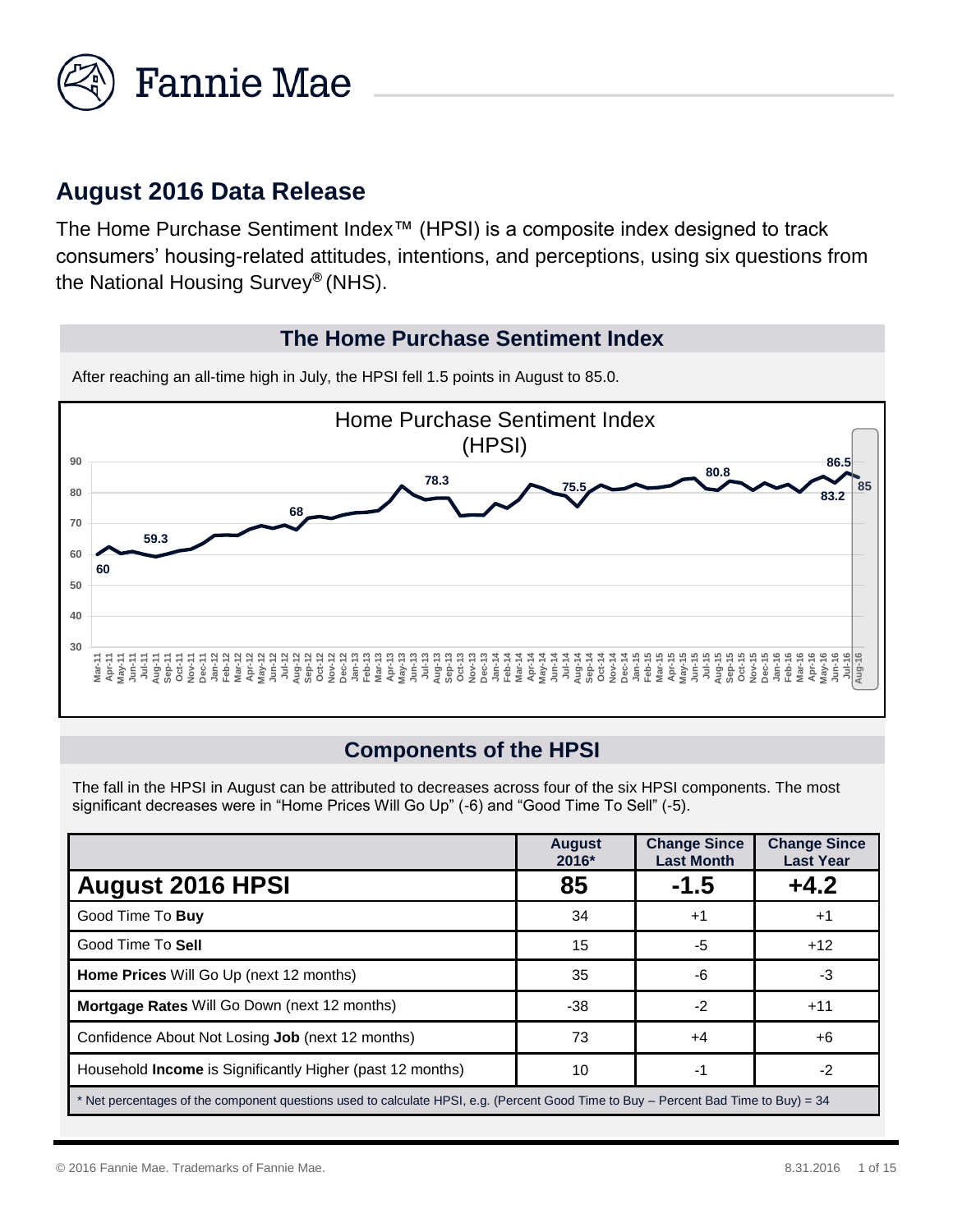

### **Components of the HPSI –** Good/Bad Time to Buy and Sell a Home

Increasing for the third consecutive month, the net share of Americans who say it is a good time to buy a house rose by 1 percentage point to 34%.



The net percentage of those who say it is a good time to sell fell 5 percentage points from an all time high in July to 15%.

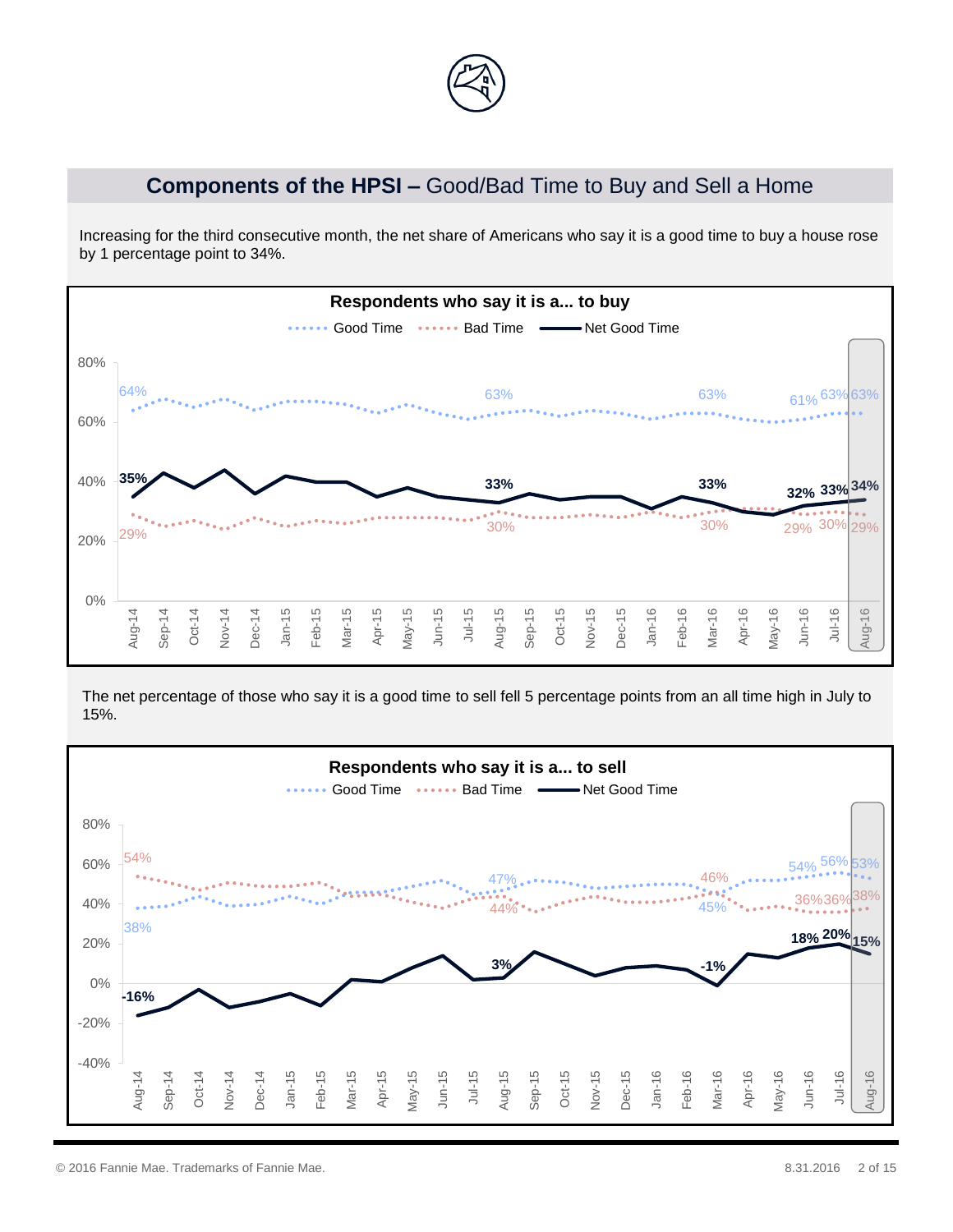

#### **Components of the HPSI –** Home Price and Mortgage Rate Expectations



The net share of Americans who say that home prices will go up fell 6 percentage points from last month to 35%.

The net share of those who say mortgage rates will go down over the next twelve months fell 2 percentage points to -38%, after increasing for the past three months.



© 2016 Fannie Mae. Trademarks of Fannie Mae. 8.31.2016 3 of 15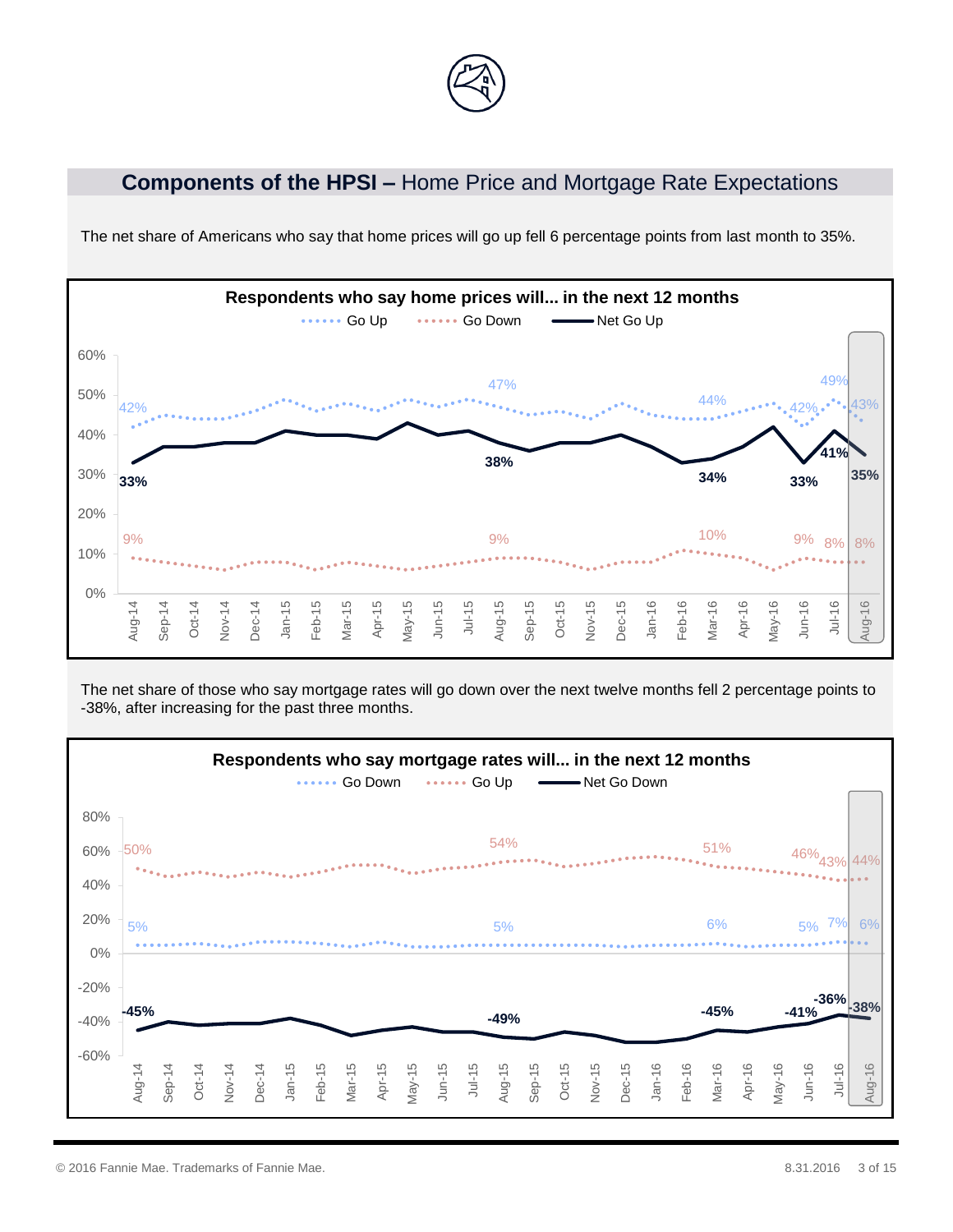

#### **Components of the HPSI –** Job Concerns and Household Incomes



The net share of Americans who say they are not concerned with losing their job rose 4 percentage points to 73%.

The net share of Americans who say their household income is significantly higher than it was 12 months ago fell 1 percentage point to 10%, stabilizing after June's steep fall.

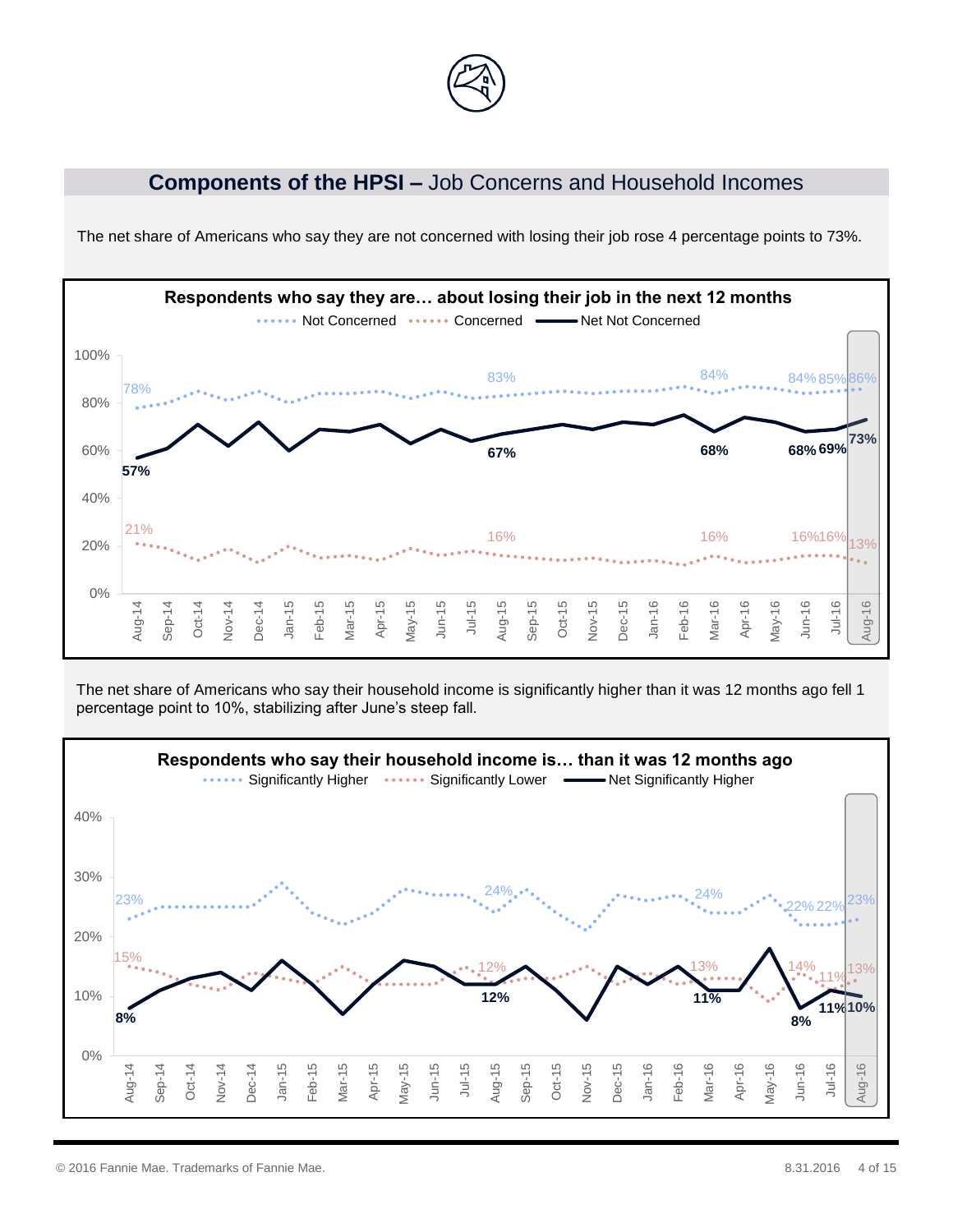

#### **Additional National Housing Survey Key Indicators**

On average, Americans expect rental prices to rise 4.0% over the next 12 months. They expect home prices to rise 2.1% over the next 12 months, both steady from last month.



The percentage of Americans who expect home rental prices to go up fell 3 percentage points to 55%, while the share of Americans who expect home rental prices to go down stayed consistent at 4%.

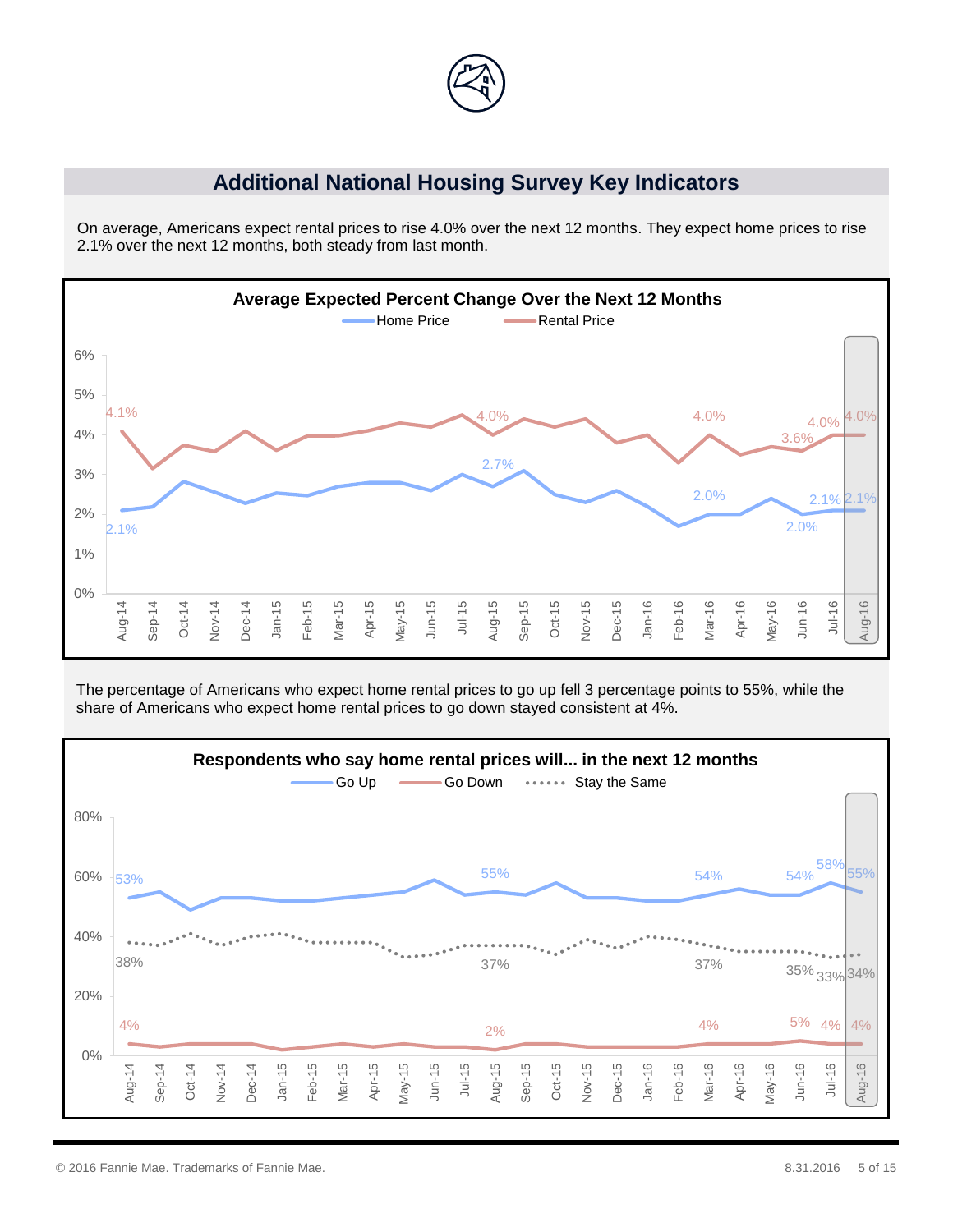

#### **Additional National Housing Survey Key Indicators**

The share of Americans who would buy if they were going to move fell 2 percentage points to 65%, while the share who would rent rose 3 percentage points to 29% - recovering from last month's all time low.



The share of Americans who say getting a mortgage would be easy rose 2 percentage points from July to 54%. The share who say it would be difficult fell 2 percentage points to 43%.

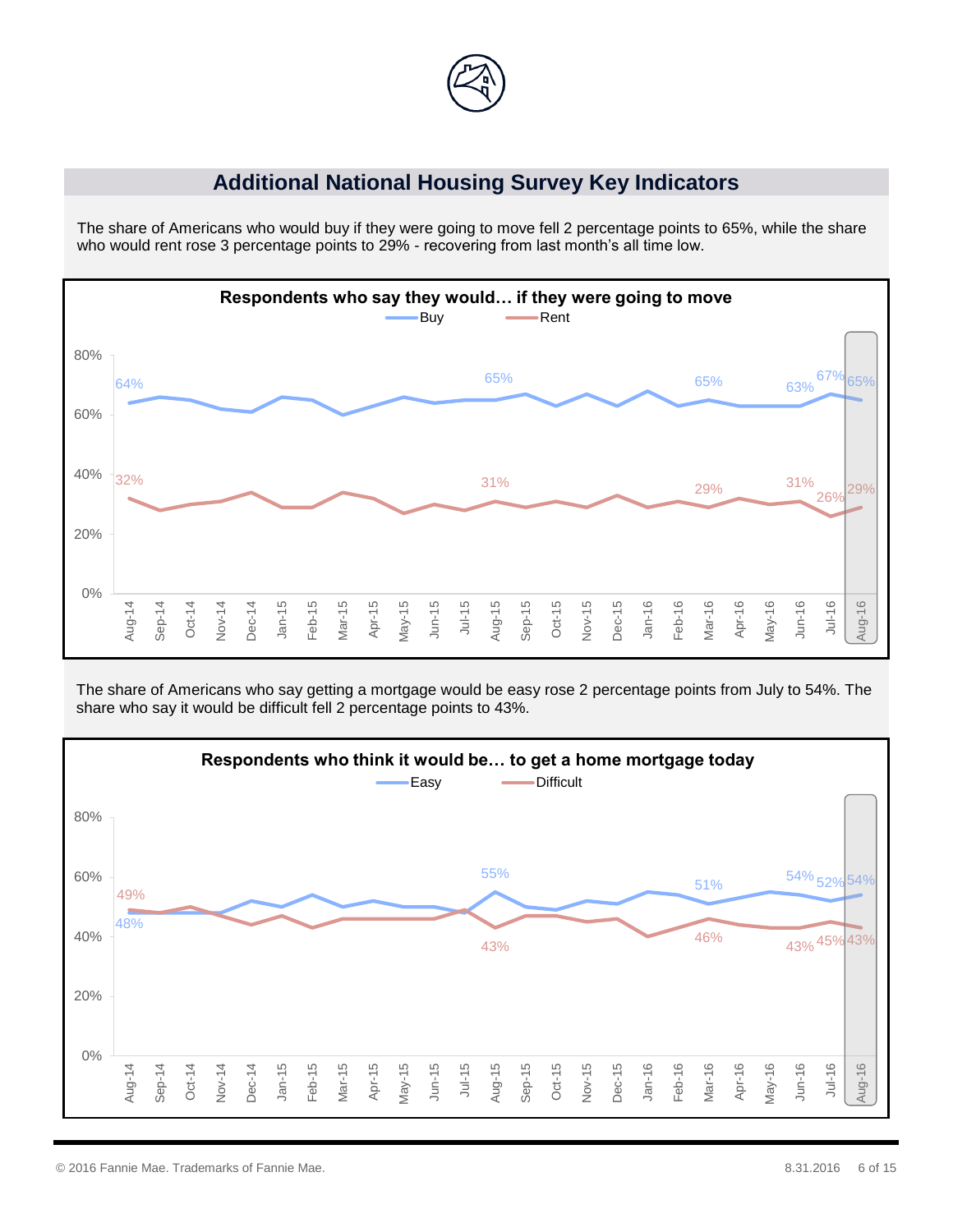

#### **Additional National Housing Survey Key Indicators**

The share of Americans who expect their personal financial situation to get better rose 3 percentage points to 47%. Those who expect it to get worse over the next 12 months fell 1 percentage point to 12%.



The share of Americans who say the economy is on the right track rose 5 percentage points to 38%. The share of Americans who say the economy is on the wrong track fell 7 percentage points to 52%.

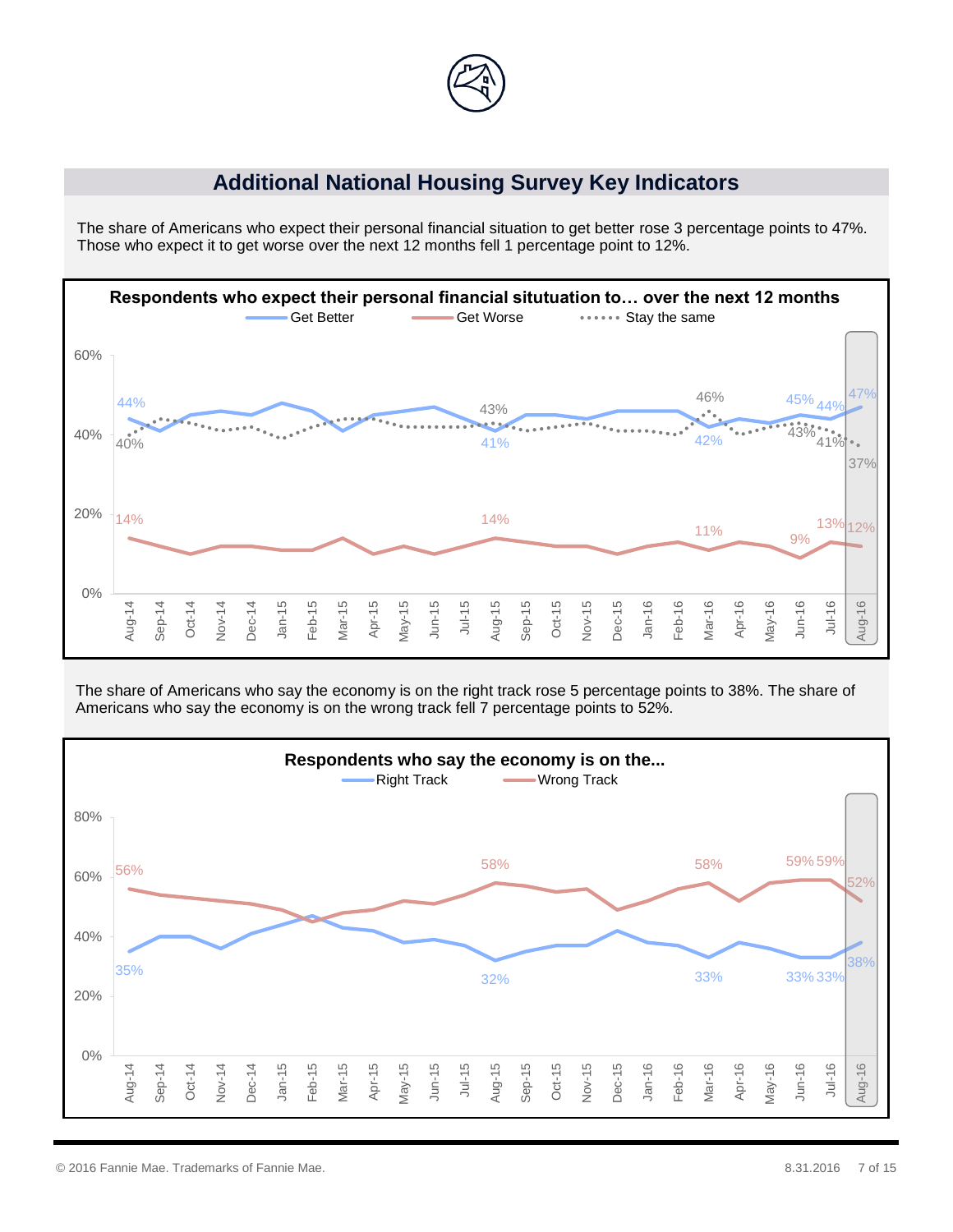

# **The National Housing Survey®**

August 2016 APPENDIX

#### **About the Survey**

The National Housing Survey® polled a nationally representative sample of 1,000 household financial decision makers (margin of error ±3.1%) aged 18 and older between August 1, 2016 and August 18, 2016. Most of the data collection occurred during the first two weeks of this period.

Interviews were conducted by Penn Schoen Berland, in coordination with Fannie Mae.

The statistics in this release were estimated from sample surveys and are subject to sampling variability as well as nonsampling error, including bias and variance from response, nonreporting, and undercoverage. Averages of expected price changes were calculated after converting responses of "stay the same" to 0% and after excluding outliers, which were defined to be responses that were more than two standard deviations from the means.

| How the Home Purchase Sentiment Index (HPSI) is Calculated*                                                                                                                                                             |       |  |  |
|-------------------------------------------------------------------------------------------------------------------------------------------------------------------------------------------------------------------------|-------|--|--|
| Net Good Time to Buy<br>Very and Somewhat Good Time To Buy - Very and Somewhat Bad Time To Buy                                                                                                                          | Q12   |  |  |
| Net Good Time to Sell<br>Very and Somewhat Good Time To Sell - Very and Somewhat Bad Time To Sell                                                                                                                       | Q13   |  |  |
| Net Home Prices Will Go Up (next 12 months)<br>Home Prices Will Go Up - Home Prices Will Go Down                                                                                                                        | Q15   |  |  |
| Net <b>Mortgage Rates</b> Will Go Down (next 12 months)<br>Mortgage Rates Will Go Down - Mortgage Rates Will Go Up                                                                                                      | Q20B  |  |  |
| Net Confident About Not Losing Job (next 12 months)<br>Not at All and Not Very Concerned about Losing Job – Very and Somewhat Concerned<br>about Losing Job                                                             | Q112B |  |  |
| Net Household Income is Significantly Higher (past 12 months)<br>Income is Significantly Higher - Income is Significantly Lower                                                                                         | Q116  |  |  |
| $HPSI = \frac{Q12 + Q13 + Q15 + Q20B + Q112B + Q116}{4}$<br>$+63.5$                                                                                                                                                     |       |  |  |
| * The HPSI calculation includes the addition of a constant of 63.5 in order to set the index's initial value at 60 as of March 2011, in range<br>with the Index of Consumer Sentiment and the Consumer Confidence Index |       |  |  |

**Time Series Data:** [http://www.fanniemae.com/resources/file/research/housingsurvey/xls/nhs-monthly-indicator-data-](http://www.fanniemae.com/resources/file/research/housingsurvey/xls/nhs-monthly-indicator-data-090716.xls)[090716.xls](http://www.fanniemae.com/resources/file/research/housingsurvey/xls/nhs-monthly-indicator-data-090716.xls)

**HPSI Overview:** <http://www.fanniemae.com/resources/file/research/housingsurvey/pdf/hpsi-overview.pdf>

**HPSI White Paper:** <http://www.fanniemae.com/resources/file/research/housingsurvey/pdf/hpsi-whitepaper.pdf>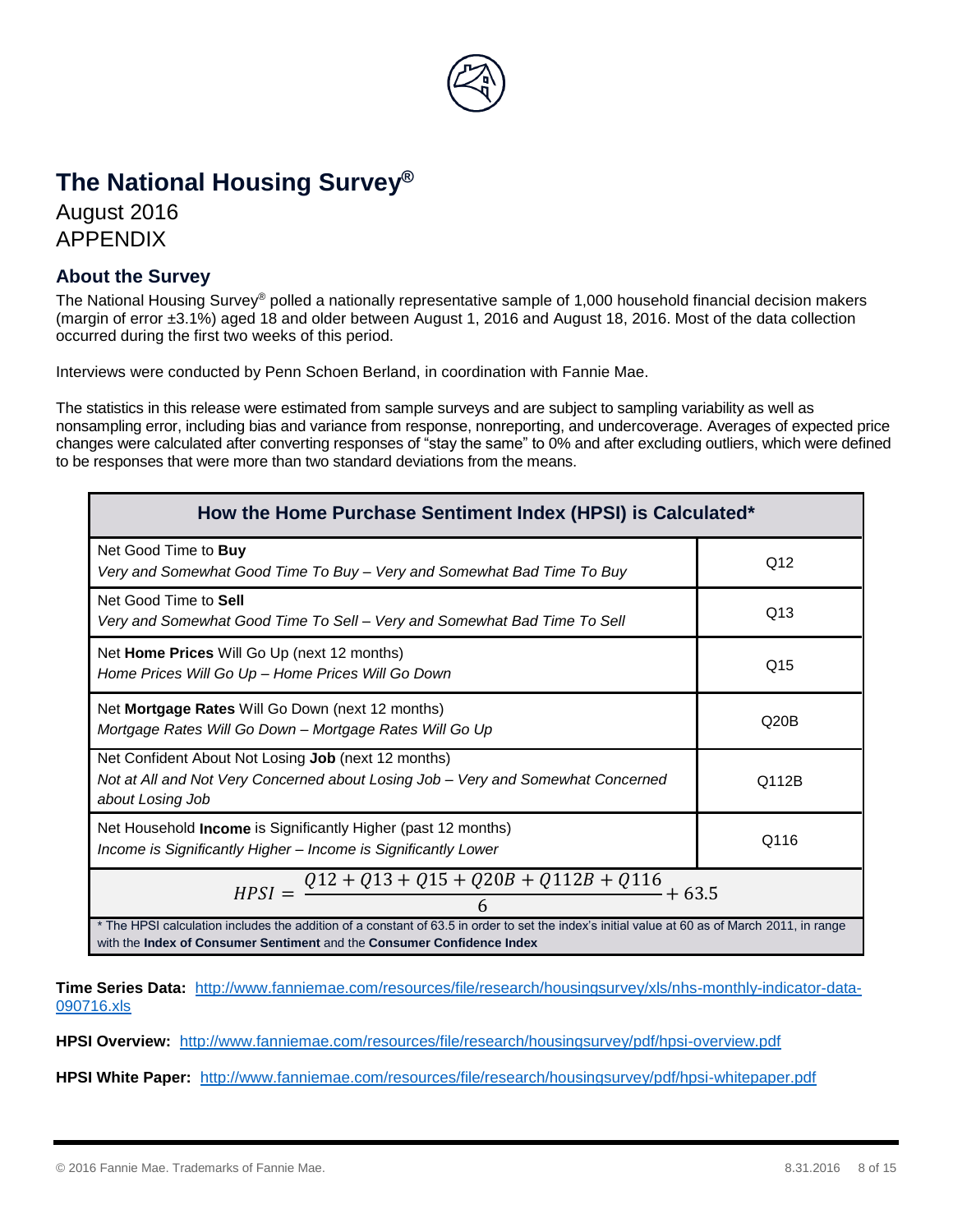

| Home Purchase Sentiment Index Over the Past 12 Months |      |  |
|-------------------------------------------------------|------|--|
| August 2015                                           | 80.8 |  |
| September 2015                                        | 83.8 |  |
| October 2015                                          | 83.2 |  |
| November 2015                                         | 80.8 |  |
| December 2015                                         | 83.2 |  |
| January 2016                                          | 81.5 |  |
| February 2016                                         | 82.7 |  |
| March 2016                                            | 80.2 |  |
| April 2016                                            | 83.7 |  |
| May 2016                                              | 85.3 |  |
| June 2016                                             | 83.2 |  |
| <b>July 2016</b>                                      | 86.5 |  |
| August 2016                                           | 85.0 |  |

#### **Percent of respondents who say it is a good or bad time to buy**

|                  | % Good Time to Buy | % Bad Time to Buy | Net % Good Time to Buy |
|------------------|--------------------|-------------------|------------------------|
| August 2015      | 63                 | 30                | 33                     |
| September 2015   | 64                 | 28                | 36                     |
| October 2015     | 62                 | 28                | 34                     |
| November 2015    | 64                 | 29                | 35                     |
| December 2015    | 63                 | 28                | 35                     |
| January 2016     | 61                 | 30                | 31                     |
| February 2016    | 63                 | 28                | 35                     |
| March 2016       | 63                 | 30                | 33                     |
| April 2016       | 61                 | 31                | 30                     |
| May 2016         | 60                 | 31                | 29                     |
| June 2016        | 61                 | 29                | 32                     |
| <b>July 2016</b> | 63                 | 30                | 33                     |
| August 2016      | 63                 | 29                | 34                     |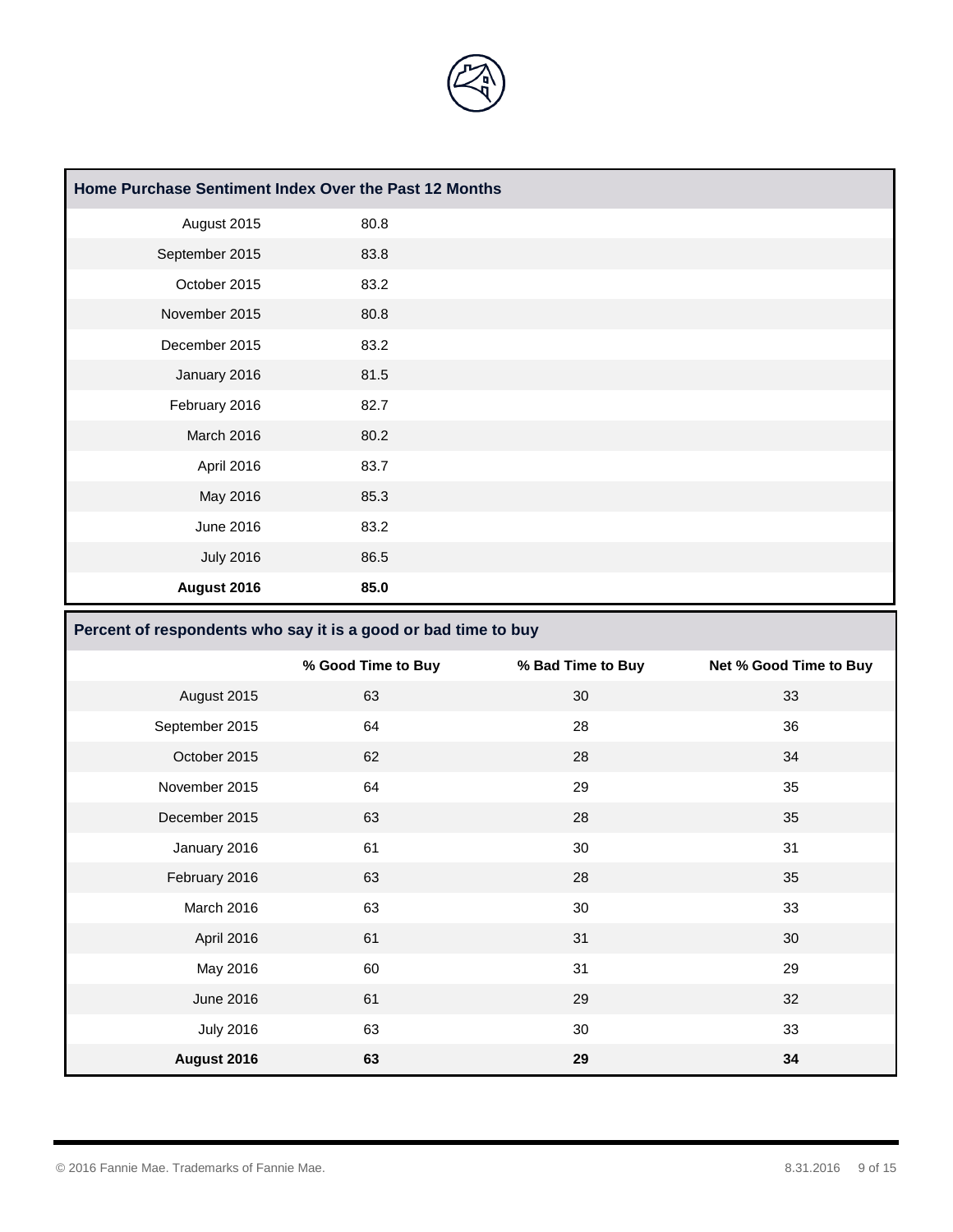

| Percent of respondents who say it is a good or bad time to sell |                     |                    |                         |
|-----------------------------------------------------------------|---------------------|--------------------|-------------------------|
|                                                                 | % Good Time to Sell | % Bad Time to Sell | Net % Good Time to Sell |
| August 2015                                                     | 47                  | 44                 | $\mathbf{3}$            |
| September 2015                                                  | 52                  | 36                 | 16                      |
| October 2015                                                    | 51                  | 41                 | 10                      |
| November 2015                                                   | 48                  | 44                 | $\overline{4}$          |
| December 2015                                                   | 49                  | 41                 | 8                       |
| January 2016                                                    | 50                  | 41                 | $\boldsymbol{9}$        |
| February 2016                                                   | 50                  | 43                 | $\overline{7}$          |
| March 2016                                                      | 45                  | 46                 | $-1$                    |
| April 2016                                                      | 52                  | 37                 | 15                      |
| May 2016                                                        | 52                  | 39                 | 13                      |
| June 2016                                                       | 54                  | 36                 | 18                      |
| <b>July 2016</b>                                                | 56                  | 36                 | 20                      |
| August 2016                                                     | 53                  | 38                 | 15                      |

| Percent of respondents who say home prices will go up, go down, or stay the same in the next 12 months |         |             |                         |
|--------------------------------------------------------------------------------------------------------|---------|-------------|-------------------------|
|                                                                                                        | % Go Up | % Go Down   | Net % Prices Will Go Up |
| August 2015                                                                                            | 47      | 9           | 38                      |
| September 2015                                                                                         | 45      | 9           | 36                      |
| October 2015                                                                                           | 46      | $\,8\,$     | 38                      |
| November 2015                                                                                          | 44      | 6           | 38                      |
| December 2015                                                                                          | 48      | 8           | 40                      |
| January 2016                                                                                           | 45      | 8           | 37                      |
| February 2016                                                                                          | 44      | 11          | 33                      |
| March 2016                                                                                             | 44      | 10          | 34                      |
| April 2016                                                                                             | 46      | $\mathsf g$ | 37                      |
| May 2016                                                                                               | 48      | $\,6\,$     | 42                      |
| June 2016                                                                                              | 42      | 9           | 33                      |
| <b>July 2016</b>                                                                                       | 49      | 8           | 41                      |
| August 2016                                                                                            | 43      | 8           | 35                      |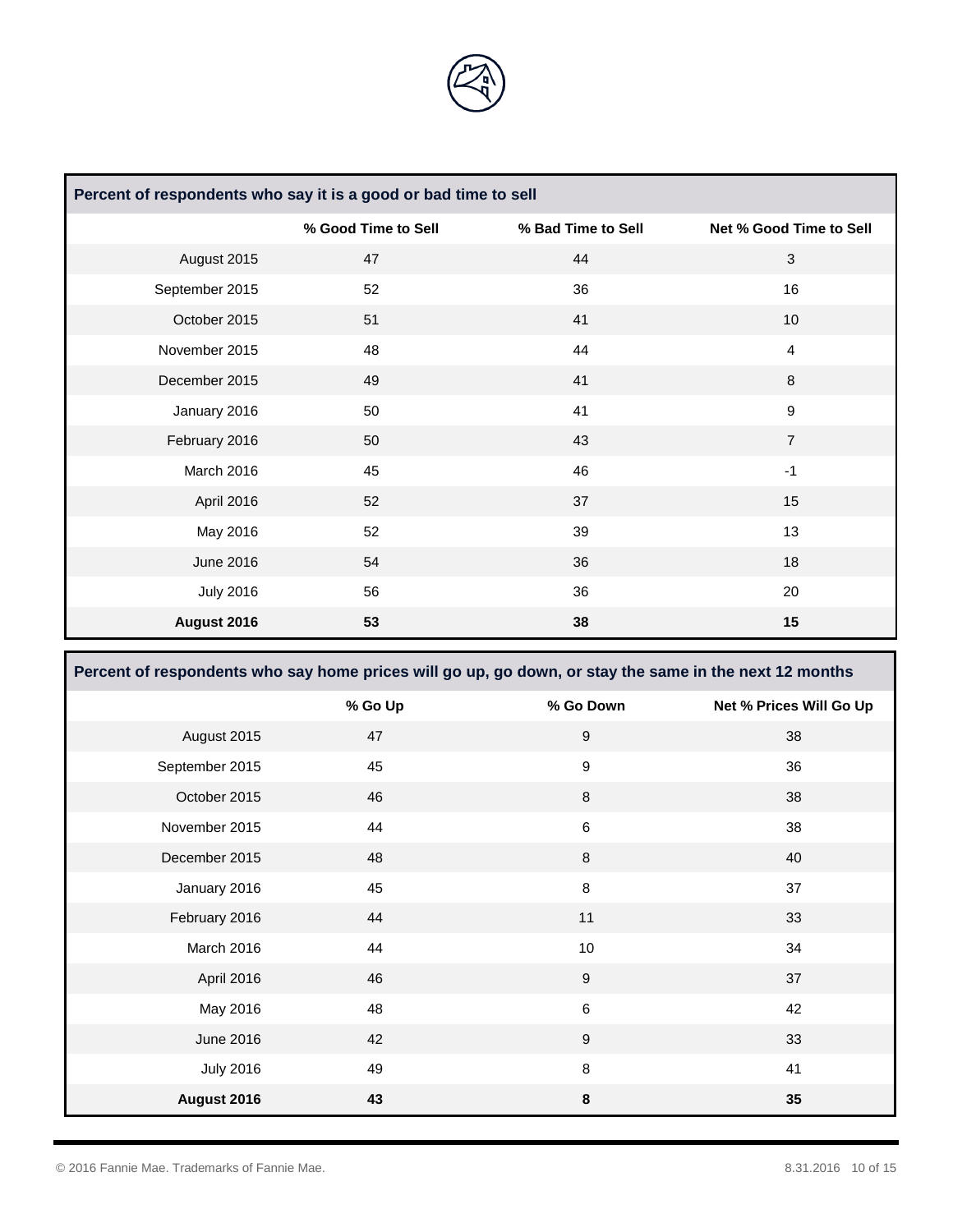

|                  |                                                                                      | Percent of respondents who say mortgage rates will go up, go down, or stay the same in the next 12 months |                            |
|------------------|--------------------------------------------------------------------------------------|-----------------------------------------------------------------------------------------------------------|----------------------------|
|                  | % Go Up                                                                              | % Go Down                                                                                                 | Net % Rates Will Go Down   |
| August 2015      | 54                                                                                   | $\overline{5}$                                                                                            | $-49$                      |
| September 2015   | 55                                                                                   | $\sqrt{5}$                                                                                                | $-50$                      |
| October 2015     | 51                                                                                   | $5\,$                                                                                                     | $-46$                      |
| November 2015    | 53                                                                                   | $\sqrt{5}$                                                                                                | $-48$                      |
| December 2015    | 56                                                                                   | $\overline{4}$                                                                                            | $-52$                      |
| January 2016     | 57                                                                                   | $5\,$                                                                                                     | $-52$                      |
| February 2016    | 55                                                                                   | $\sqrt{5}$                                                                                                | $-50$                      |
| March 2016       | 51                                                                                   | $\,6$                                                                                                     | $-45$                      |
| April 2016       | 50                                                                                   | $\overline{4}$                                                                                            | $-46$                      |
| May 2016         | 48                                                                                   | $5\,$                                                                                                     | $-43$                      |
| June 2016        | 46                                                                                   | $5\phantom{.0}$                                                                                           | $-41$                      |
| <b>July 2016</b> | 43                                                                                   | $\overline{7}$                                                                                            | $-36$                      |
| August 2016      | 44                                                                                   | $\bf 6$                                                                                                   | $-38$                      |
|                  | Percent of respondents who say are concerned or not concerned about losing their job |                                                                                                           |                            |
|                  |                                                                                      |                                                                                                           |                            |
|                  | % Concerned                                                                          | % Not Concerned                                                                                           | <b>Net % Not Concerned</b> |
| August 2015      | 16                                                                                   | 83                                                                                                        | 67                         |
| September 2015   | 15                                                                                   | 84                                                                                                        | 69                         |
| October 2015     | 14                                                                                   | 85                                                                                                        | 71                         |
| November 2015    | 15                                                                                   | 84                                                                                                        | 69                         |
| December 2015    | 13                                                                                   | 85                                                                                                        | 72                         |
| January 2016     | 14                                                                                   | 85                                                                                                        | 71                         |
| February 2016    | 12                                                                                   | 87                                                                                                        | 75                         |
| March 2016       | 16                                                                                   | 84                                                                                                        | 68                         |
| April 2016       | 13                                                                                   | 87                                                                                                        | $74\,$                     |
| May 2016         | 14                                                                                   | 86                                                                                                        | $72\,$                     |
| <b>June 2016</b> | 16                                                                                   | 84                                                                                                        | 68                         |
| <b>July 2016</b> | $16\,$                                                                               | 85                                                                                                        | 69                         |

 $\Box$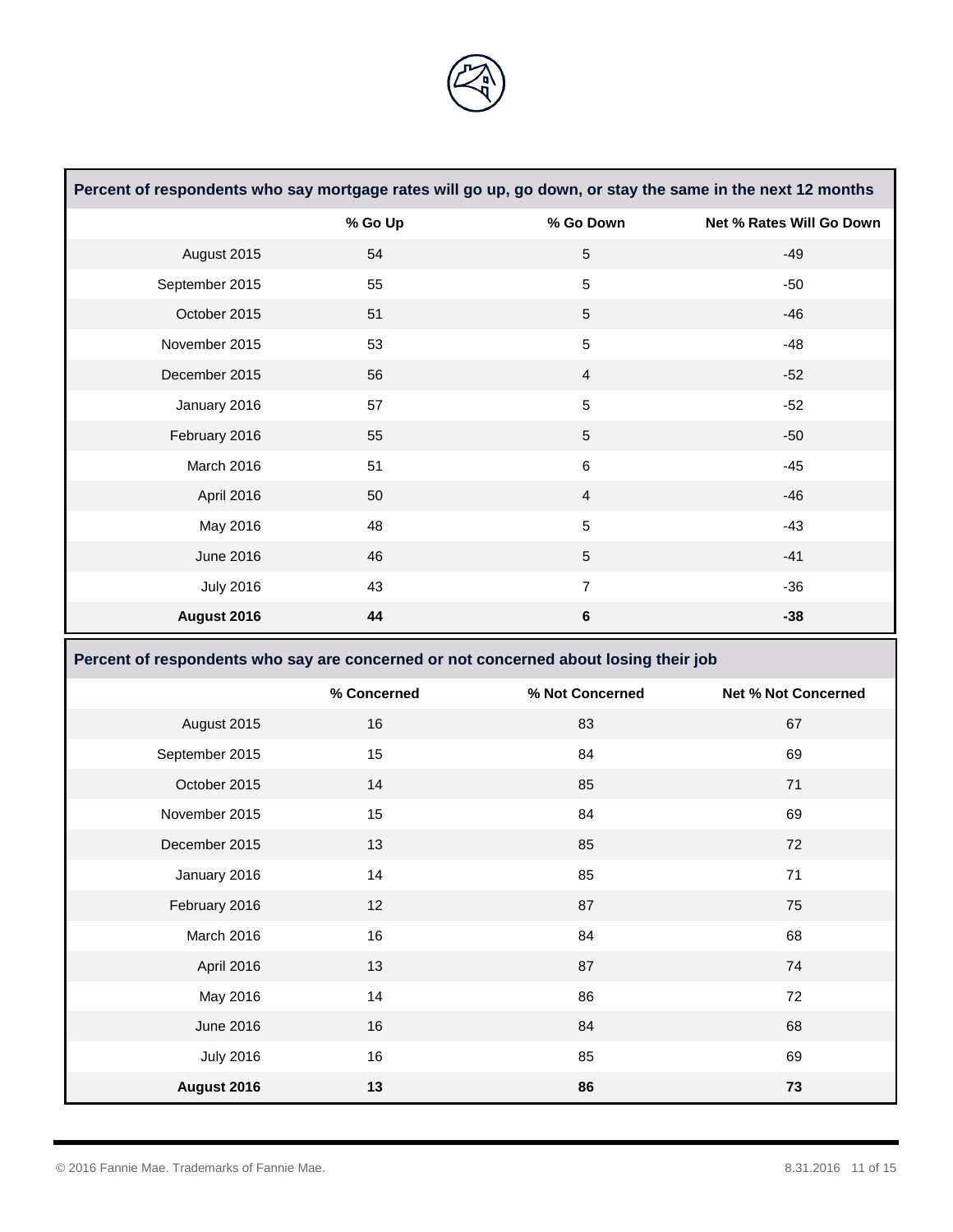

|                                              |                        | Percent of respondents who say their household income is higher, lower, or about the same compared to 12 months ago |              |
|----------------------------------------------|------------------------|---------------------------------------------------------------------------------------------------------------------|--------------|
|                                              | % Significantly Higher | % Significantly Lower                                                                                               | Net % Higher |
| August 2015                                  | 24                     | 12                                                                                                                  | 12           |
| September 2015                               | 28                     | 13                                                                                                                  | 15           |
| October 2015                                 | 24                     | 13                                                                                                                  | 11           |
| November 2015                                | 21                     | 15                                                                                                                  | 6            |
| December 2015                                | 27                     | 12                                                                                                                  | 15           |
| January 2016                                 | 26                     | 14                                                                                                                  | 12           |
| February 2016                                | 27                     | 12                                                                                                                  | 15           |
| March 2016                                   | 24                     | 13                                                                                                                  | 11           |
| April 2016                                   | 24                     | 13                                                                                                                  | 11           |
| May 2016                                     | 27                     | $\boldsymbol{9}$                                                                                                    | 18           |
| <b>June 2016</b>                             | 22                     | 14                                                                                                                  | $\bf 8$      |
| <b>July 2016</b>                             | 22                     | 11                                                                                                                  | 11           |
| August 2016                                  | 23                     | 13                                                                                                                  | 10           |
|                                              |                        |                                                                                                                     |              |
| Average home/rental price change expectation |                        |                                                                                                                     |              |
|                                              | % Home Price Change    | % Rental Price Change                                                                                               |              |
| August 2015                                  | 2.7                    | 4.0                                                                                                                 |              |
| September 2015                               | 3.1                    | 4.4                                                                                                                 |              |
| October 2015                                 | 2.5                    | 4.2                                                                                                                 |              |
| November 2015                                | 2.3                    | 4.4                                                                                                                 |              |
| December 2015                                | 2.6                    | 3.8                                                                                                                 |              |
| January 2016                                 | $2.2\,$                | 4.0                                                                                                                 |              |
| February 2016                                | 1.7                    | 3.3                                                                                                                 |              |
| March 2016                                   | 2.0                    | $4.0\,$                                                                                                             |              |
| April 2016                                   | 2.0                    | 3.5                                                                                                                 |              |
| May 2016                                     | 2.4                    | 3.7                                                                                                                 |              |
| <b>June 2016</b>                             | 2.0                    | 3.6                                                                                                                 |              |
| <b>July 2016</b>                             | 2.1                    | $4.0\,$                                                                                                             |              |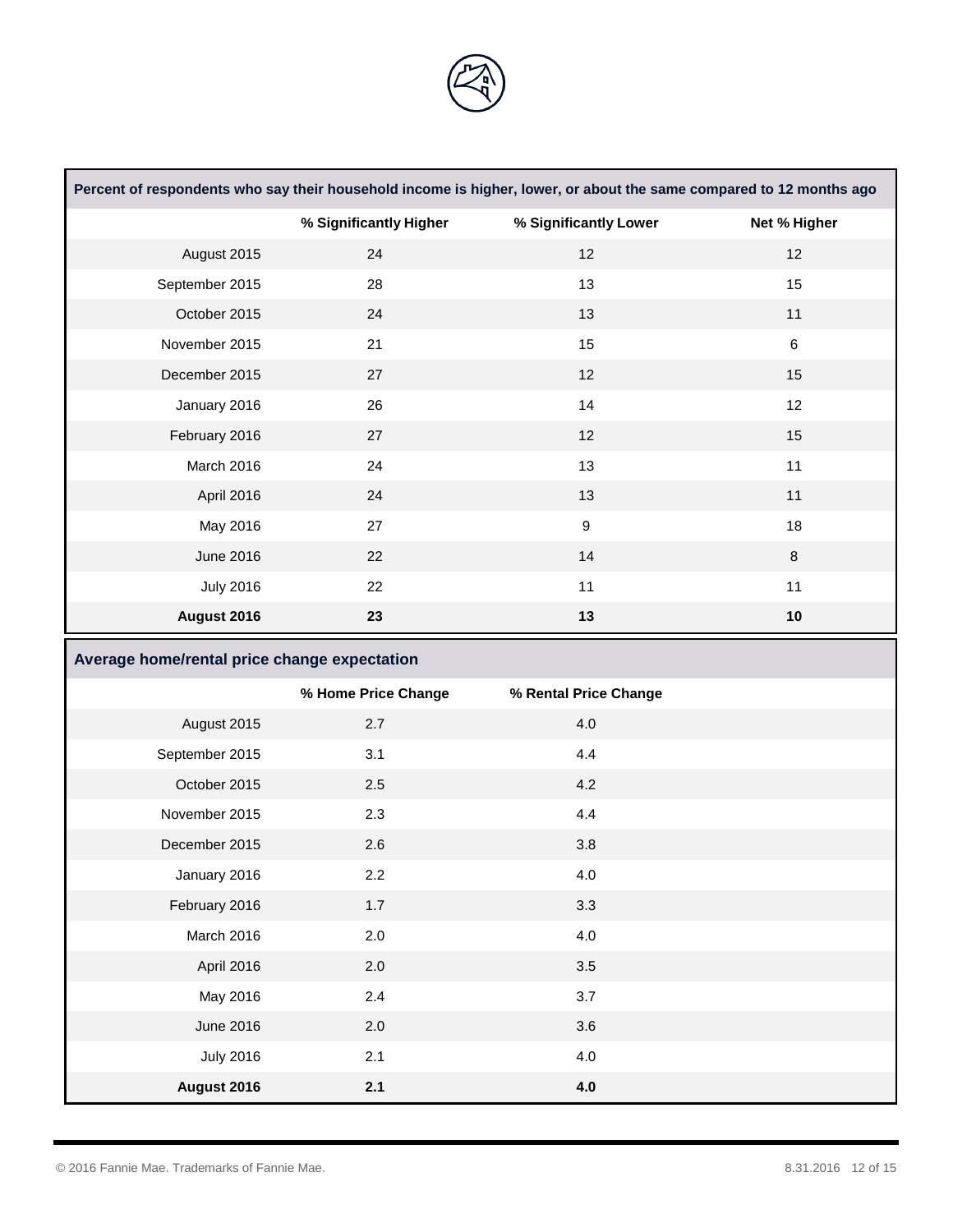

| months           | Percent of respondents who say home rental prices will go up, go down, or stay the same in the next 12 |                         |                 |
|------------------|--------------------------------------------------------------------------------------------------------|-------------------------|-----------------|
|                  | % Go Up                                                                                                | % Go Down               | % Stay the Same |
| August 2015      | 55                                                                                                     | $\sqrt{2}$              | 37              |
| September 2015   | 54                                                                                                     | $\overline{\mathbf{4}}$ | 37              |
| October 2015     | 58                                                                                                     | $\overline{4}$          | 34              |
| November 2015    | 53                                                                                                     | 3                       | 39              |
| December 2015    | 53                                                                                                     | $\mathbf{3}$            | 36              |
| January 2016     | 52                                                                                                     | $\mathfrak{S}$          | 40              |
| February 2016    | 52                                                                                                     | 3                       | 39              |
| March 2016       | 54                                                                                                     | $\overline{\mathbf{4}}$ | 37              |
| April 2016       | 56                                                                                                     | $\overline{4}$          | 35              |
| May 2016         | 54                                                                                                     | $\overline{4}$          | 35              |
| June 2016        | 54                                                                                                     | 5                       | 35              |
| <b>July 2016</b> | 58                                                                                                     | $\overline{\mathbf{4}}$ | 33              |
| August 2016      | 55                                                                                                     | 4                       | 34              |
|                  |                                                                                                        |                         |                 |
|                  | Percent of respondents who say they would buy or rent if they were going to move                       |                         |                 |
|                  | % Buy                                                                                                  | % Rent                  |                 |
| August 2015      | 65                                                                                                     | 31                      |                 |
| September 2015   | 67                                                                                                     | 29                      |                 |
| October 2015     | 63                                                                                                     | 31                      |                 |
| November 2015    | 67                                                                                                     | 29                      |                 |
| December 2015    | 63                                                                                                     | 33                      |                 |
| January 2016     | 68                                                                                                     | 29                      |                 |
| February 2016    | 63                                                                                                     | 31                      |                 |
| March 2016       | 65                                                                                                     | 29                      |                 |
| April 2016       | 63                                                                                                     | 32                      |                 |
| May 2016         | 63                                                                                                     | 30                      |                 |
| <b>June 2016</b> | 63                                                                                                     | 31                      |                 |
| <b>July 2016</b> | 67                                                                                                     | 26                      |                 |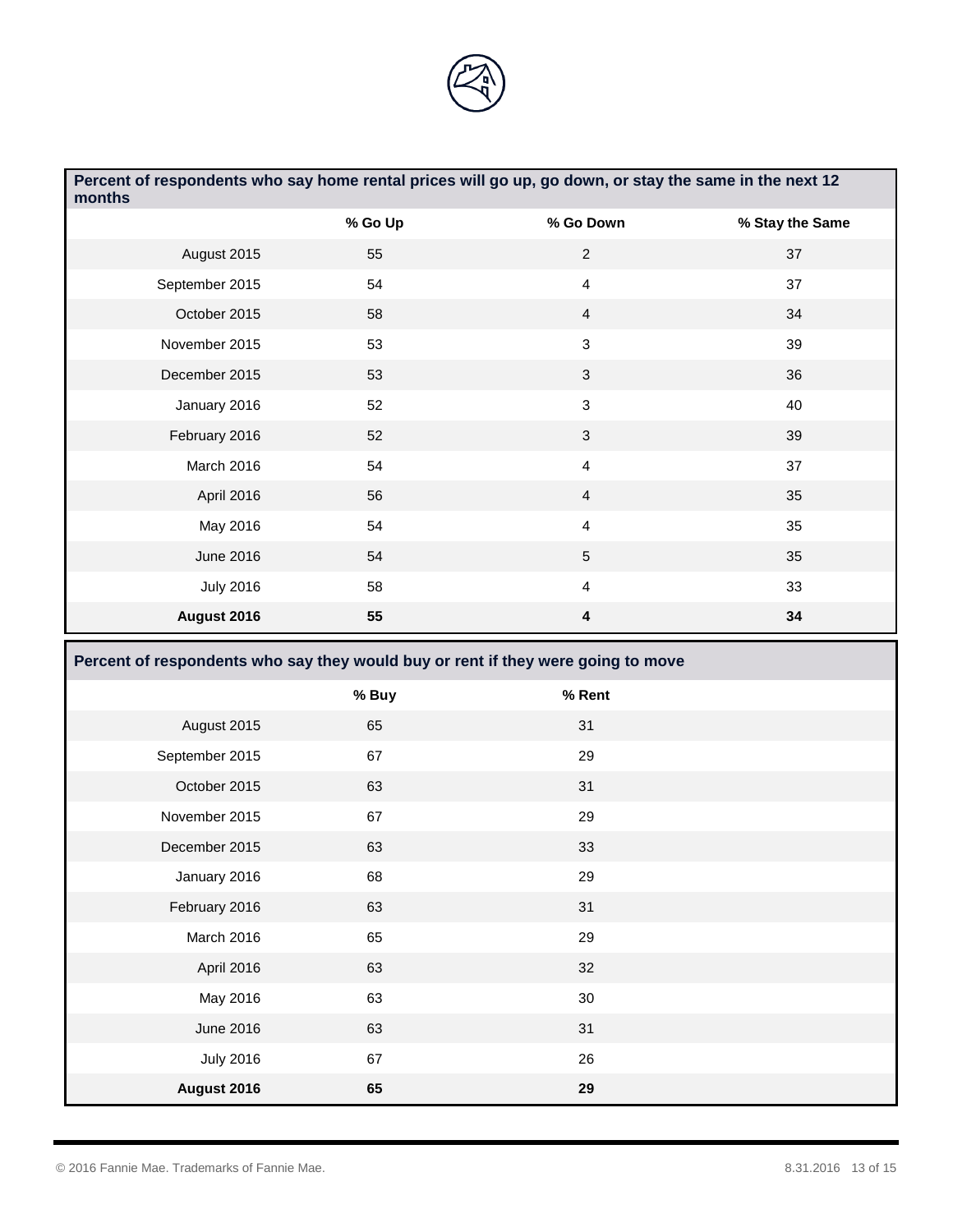

| Percent of respondents who think it would be difficult or easy for them to get a home mortgage today |             |        |  |
|------------------------------------------------------------------------------------------------------|-------------|--------|--|
|                                                                                                      | % Difficult | % Easy |  |
| August 2015                                                                                          | 43          | 55     |  |
| September 2015                                                                                       | 47          | 50     |  |
| October 2015                                                                                         | 47          | 49     |  |
| November 2015                                                                                        | 45          | 52     |  |
| December 2015                                                                                        | 46          | 51     |  |
| January 2016                                                                                         | 40          | 55     |  |
| February 2016                                                                                        | 43          | 54     |  |
| March 2016                                                                                           | 46          | 51     |  |
| April 2016                                                                                           | 44          | 53     |  |
| May 2016                                                                                             | 43          | 55     |  |
| June 2016                                                                                            | 43          | 54     |  |
| <b>July 2016</b>                                                                                     | 45          | 52     |  |
| August 2016                                                                                          | 43          | 54     |  |

| Percent of respondents who expect their personal financial situation to get better, get worse, or stay the same in<br>the next 12 months |              |             |                 |
|------------------------------------------------------------------------------------------------------------------------------------------|--------------|-------------|-----------------|
|                                                                                                                                          | % Get Better | % Get Worse | % Stay the Same |
| August 2015                                                                                                                              | 41           | 14          | 43              |
| September 2015                                                                                                                           | 45           | 13          | 41              |
| October 2015                                                                                                                             | 45           | 12          | 42              |
| November 2015                                                                                                                            | 44           | 12          | 43              |
| December 2015                                                                                                                            | 46           | 10          | 41              |
| January 2016                                                                                                                             | 46           | 12          | 41              |
| February 2016                                                                                                                            | 46           | 13          | 40              |
| March 2016                                                                                                                               | 42           | 11          | 46              |
| April 2016                                                                                                                               | 44           | 13          | 40              |
| May 2016                                                                                                                                 | 43           | 12          | 42              |
| June 2016                                                                                                                                | 45           | 9           | 43              |
| <b>July 2016</b>                                                                                                                         | 44           | 13          | 41              |
| August 2016                                                                                                                              | 47           | 12          | 37              |